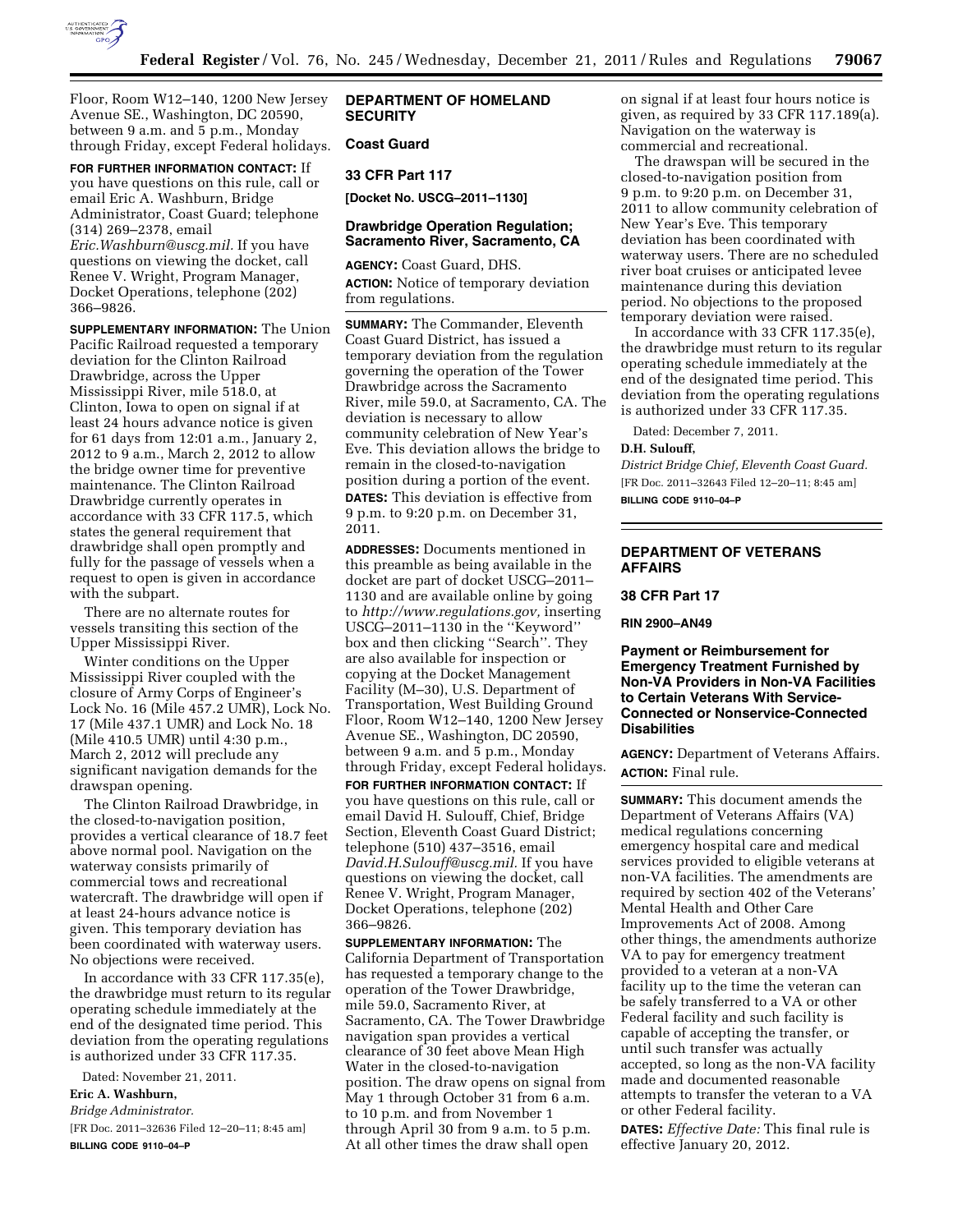**FOR FURTHER INFORMATION CONTACT:** Lisa Brown, Chief Policy Management Department, Department of Veterans Affairs, 3773 Cherry Creek North Drive, Suite 450, Denver, CO 80209, (303) 331– 7829. (This is not a toll-free number.)

**SUPPLEMENTARY INFORMATION:** Sections 1725 and 1728 of title 38, United States Code, authorize the Secretary of Veterans Affairs to reimburse eligible veterans for costs related to non-VA emergency treatment furnished at non-VA facilities, or to pay providers directly for such costs. Specifically, section 1725 authorizes reimbursement for emergency treatment for eligible veterans with nonservice-connected conditions, and section 1728 authorizes reimbursement for emergency treatment for eligible veterans with serviceconnected conditions. These statutory provisions are implemented at 38 CFR 17.1000 through 17.1008 for eligible veterans with nonservice-connected conditions, and at 38 CFR 17.120 and 17.121 for eligible veterans with serviceconnected conditions.

As explained in a notice of proposed rulemaking published on June 11, 2010 (75 FR 33216), prior to recent amendments to the law, VA was not authorized to reimburse or pay for treatment provided after ''the veteran c[ould] be transferred safely to a [VA] facility or other Federal facility'' under 38 U.S.C. 1725(f)(1)(C) (2007). Thus, under 38 U.S.C. 1725 and pursuant to regulations implementing 38 U.S.C. 1728, VA was unable to provide payment to the veteran or medical provider for services rendered beyond the point the veteran was determined to be stable enough for transfer, even if no VA or other Federal facility could immediately accept the transfer and the veteran required continued, nonemergency treatment.

On October 10, 2008, the Veterans' Mental Health and Other Care Improvements Act of 2008, Public Law 110–387, was enacted, and it made several amendments to our authority to reimburse for the cost of non-VA emergency care.

Section 402 of Public Law 110–387 amended the definition of ''emergency treatment'' in section1725(f)(1), extending VA's payment authority until ''such time as the veteran can be transferred safely to a [VA] facility or other Federal facility and such facility is capable of accepting such transfer,'' or until such transfer was accepted, so long as the non-VA facility ''made and documented reasonable attempts to transfer the veteran to a [VA] facility or other Federal facility.'' This amendment

extended our authority to pay for treatment post-stabilization.

Section 402(a)(1) amended section 1725(a)(1) by striking the term ''may reimburse'' and inserting ''shall reimburse'' in its place. This amendment requires VA to reimburse the covered costs for emergency care received at non-VA facilities for eligible veterans, rather than leaving the decision to make such reimbursement at the discretion of the Secretary.

Section 402(b) of Public Law 110–387 amended 38 U.S.C. 1728. First, section 402(b)(1) authorized VA to reimburse or pay for ''customary and usual charges of emergency treatment'' when a veteran makes payment directly to a non-VA provider of emergency care. The statute had previously authorized reimbursement for ''the reasonable value of such care or services.'' This amendment relates to the amount of payment and is the subject of another rulemaking, RIN 2900–AN37, ''Payment for Inpatient and Outpatient Health Care Professional Services at Non-Departmental Facilities and Other Medical Charges Associated with Non-VA Outpatient Care''. 75 FR 7218 (Feb. 18, 2010).

Second, section 402(b)(3) made the definition of ''emergency treatment'' in section 1725(f)(1) applicable to section 1728. As described above, that definition of emergency treatment now includes care or services furnished until ''such time as the veteran can be transferred safely to a [VA] facility or other Federal facility and such facility is capable of accepting such transfer,'' or until such transfer was accepted, so long as the non-VA facility ''made and documented reasonable attempts to transfer the veteran to a [VA] facility or other Federal facility.''

In the proposed rule published on June 11, 2010 (75 FR 33216), we proposed to amend the following VA regulations to comply with the amendments made to 38 U.S.C. 1725 and 1728, and make technical changes such as correcting grammatical errors and updating obsolete regulatory citations: 38 CFR 17.120, 17.121, 17.1002, 17.1005, 17.1006, and 17.1008.

We received four comments on the proposed rule. One commenter fully supported the rule because it will improve veterans' ability to obtain emergency care from non-VA facilities. The remainder of the comments are addressed below.

One commenter was concerned with our decision in §§ 17.121(a) and 17.1006 to assign a ''designated VA clinician'' with the task of determining whether treatment should be reimbursed, specifically asserting that VA should

place this responsibility in more highly skilled and trained employees. We disagree with this comment, and make no changes to the rule, because this portion of the rule simply adopts customary practice as implemented in the health care industry. The common industry practice is to utilize the services of health care professionals, such as nurses, for purposes of clinical review. Further, we believe that this designation of responsibility will promote greater efficiency in the use of VA physician services. VA employs highly trained clinical staff that is capable of making a clinical determination as to whether emergency care meets the requirements set forth under this rule, and whether a veteran can be safely transferred from the non-VA facility.

We received three comments related to the transfer of veterans from non-VA hospitals. The commenters questioned whether VA was giving enough deference to the treating physician at the non-VA facility to determine when the veteran is stable enough to be transferred to a VA facility. A veteran may not be transferred from a non-VA facility to a VA facility before such veteran has first been released by the physician of the treating facility, and only after such physician determines the veteran has been stabilized. We note that this rule governs the payment for emergency services only, and VA's review of an episode of care for the purposes of determining eligibility for payment is retroactive, meaning the emergency care has already been provided. In reviewing the episode of care for payment purposes, VA will consider the treating physician's assessment of when the veteran returned to a stable condition and could have been transferred to a VA or other Federal facility. Although the procedure for transferring a VA-enrolled patient from a non-VA facility to a VA facility is not governed by this rule, we note that VA's practice is to work with the treating non-VA clinicians to determine when transfer would be safe. If the veteran's stability for transfer is questionable, the designated VA clinician will consult with the attending non-VA physician to determine whether transfer is in the best interest of the veteran. At no time during an episode of care will VA challenge the discretion of the treating non-VA physician with regard to whether an emergency situation has ended. We make no changes based on these comments.

One commenter read the refusal of transfer provisions at proposed § 17.121(c) and § 17.1005(d) to exclude payment for non-emergency care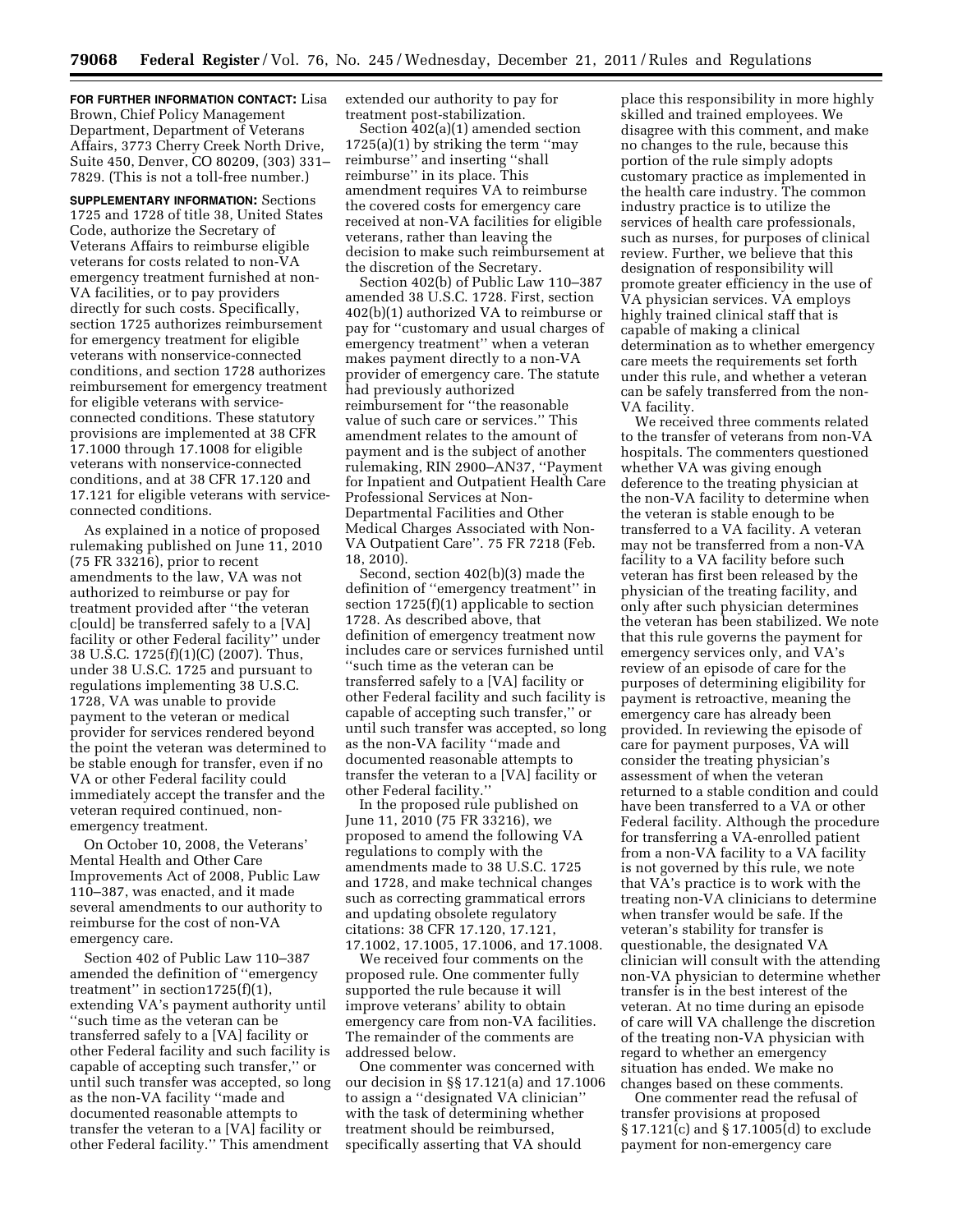provided up until the point that transfer was available but refused by the veteran. Under the applicable law, VA is authorized to provide reimbursement for emergency care only ''until \* \* \* such time as the veteran can be transferred'' to a VA or other Federal facility. 38 U.S.C. 1725(f)(1)(C). *See also*  38 U.S.C. 1728(c) (adopting the meaning of ''emergency treatment'' provided in section 1725(f)(1)). VA intended that the proposed rule provide that the episode of care will be considered for payment up to the point in time where VA was able to accept transfer but the veteran refused or opted not to be transferred to the VA facility. Because the language in the proposed rule did not accurately express this statutory authorization and VA's intent, we have revised the language in both § 17.121(c) and § 17.1005(d). Specifically, in § 17.121(c), we have removed the language referring to the point of ''stabilization'' and replaced it with language referring to the point of ''refusal of transfer by the veteran.'' We make the same change in § 17.1005(d).

One commenter suggested that VA should provide payment for ancillary and pharmaceutical treatment in connection with the veteran's emergency care. To the extent the commenter wishes VA to reimburse veterans for the cost of such treatment provided during an episode of emergency care (prior to stabilization and a transfer determination), such treatment is in fact reimbursable as emergency care under this regulation even if the emergency treatment includes the direct provision by the non-VA facility of a short course of medications needed to enable the discharge or transfer of the veteran. To the extent the commenter wishes VA to pay for medications provided after the episode of emergency care, this is beyond the scope of this rulemaking.

In light of the potential for confusion as to what constitutes emergency treatment under the regulation, we have added to § 17.120(b) and § 17.1002 clarification that emergency treatment includes ''medical services, professional services, ambulance services, ancillary care and medication (including a short course of medication related to and necessary for the treatment of the emergency condition that is provided directly to the patient for use after the emergency condition is stabilized and the patient is discharged))''. This reflects our original intent, but should reduce or eliminate some of the concerns raised by the commenter.

We propose to clarify the term ''Federal facility'' in additional subsections of the regulations

implementing 38 U.S.C. 1725 and 38 U.S.C. 1728. The term ''Federal facility'' is used in the definition of ''emergency treatment'' in subparagraph (C) of section 1725(f)(1) in the context of veterans being stable enough after an emergency to be transferred to a VA or other Federal facility and the availability of such facilities. 38 U.S.C. 1725(f)(1)(C). As identified in the notice of proposed rulemaking published on June 11, 2010 (75 FR 33216), the term ''Federal facility'' as it is used in 38 U.S.C. 1725(f)(1)(C) is clarified in this rulemaking in 38 CFR 17.121 and 17.1005 to mean ''Federal facility that VA has an agreement with to furnish health care services for veterans''. Practically, VA considers that ''emergency treatment'' should be considered to continue until transfer is possible and accepted to a VA facility or Federal facility with which VA has an agreement, because determining availability of or eligibly for other Federal facilities will typically not be feasible.

The term ''Federal facilities'' is also used in the definition of ''emergency treatment'' in subparagraph (A) of 38 U.S.C.  $1725(f)(1)$ , to specify that ''emergency treatment'' under sections 1728 and 1725 means, in pertinent part, ''medical care or services furnished, in the judgment of the Secretary—(A) when Department or other Federal facilities are not feasibly available and an attempt to use them beforehand would not be reasonable''. *See*  definition of ''emergency treatment'' at 38 U.S.C. 1725(f)(1)(A) and 38 U.S.C. 1728(c) referencing such definition. Current regulations implementing sections 1728 and 1725 reiterate this requirement, explaining that payment or reimbursement may only be made if a VA or other Federal facility was not feasibly available, and an attempt to use them beforehand would not have been reasonable. *See* 38 CFR 17.1002(c) and 38 CFR 17.120(c). We propose to clarify the term ''Federal facilities'' as it is used in subparagraph (A) of section 1725(f)(1), just as we have done as it is used in subparagraph (C) of section 1725(f)(1), to mean only those Federal facilities ''that VA has an agreement with to furnish health care services for veterans.'' We make this change to allow for VA reimbursement of care provided in Federal facilities with which VA does not have an agreement and where the veteran would be personally liable for payment. Without this qualification, it may not be clear that VA can pay for or reimburse a veteran who obtains emergency care in a Federal facility with which VA does not have an

agreement and which holds the veteran personally financially liable for the costs of the care.

Congress did not define ''Federal facility'' (or ''Federal facilities'') in 38 U.S.C. 1728 or 1725, which provide VA's authority to make payment or provide reimbursement for emergency treatment from non-VA providers. As indicated, we propose to interpret ''Federal facility'' (and ''Federal facilities'') to mean facilities that VA has an agreement with to furnish health care services for veterans. From a practical standpoint, this interpretation makes sense because VA would generally have no way of knowing whether other Federal resources are available at any one time without such agreement. Without knowing of the availability of such Federal facilities, it is the Secretary's judgment that those facilities cannot be considered reasonable or feasible in the context of a medical emergency. This interpretation is also consistent with the intent of the statute, which is to cover the costs of care for veterans when such care must be provided outside of the VA setting. If the veteran who has an accident on a military installation is personally financially liable for that care, the intent of the statute was to relieve that burden. We note, however, that we do not interpret the statute as requiring VA to reimburse a Federal facility when the veteran receiving care would not otherwise be financially liable.

Finally, although we have added this clarifying language, we note that this is not a change in VA's interpretation of the statute because VA currently interprets the statute in this way. These regulatory amendments merely codify VA's current interpretation for legal notice purposes. We, therefore, add the clarifying language ''that VA has an agreement with to furnish health care services for veterans'' after the term ''Federal facilities'' in § 17.120(c), ''Federal facility'' in § 17.1001(d), and ''Federal facility/provider'' in § 17.1002(c). We note the reference to ''other Federal facility'' in § 17.1001(d) pertains to the veteran's stability for transfer to a VA or other Federal facility, not other Federal facilities being unavailable at the time of the emergency, but was not noted for amendment in the notice of proposed rulemaking published on June 11, 2010 (75 FR 33216). The change reflects VA's existing interpretation of the statute.

For the reasons set forth in the supplementary information to the notice of proposed rulemaking and in this notice, VA is adopting the proposed rule as a final rule with the changes discussed above.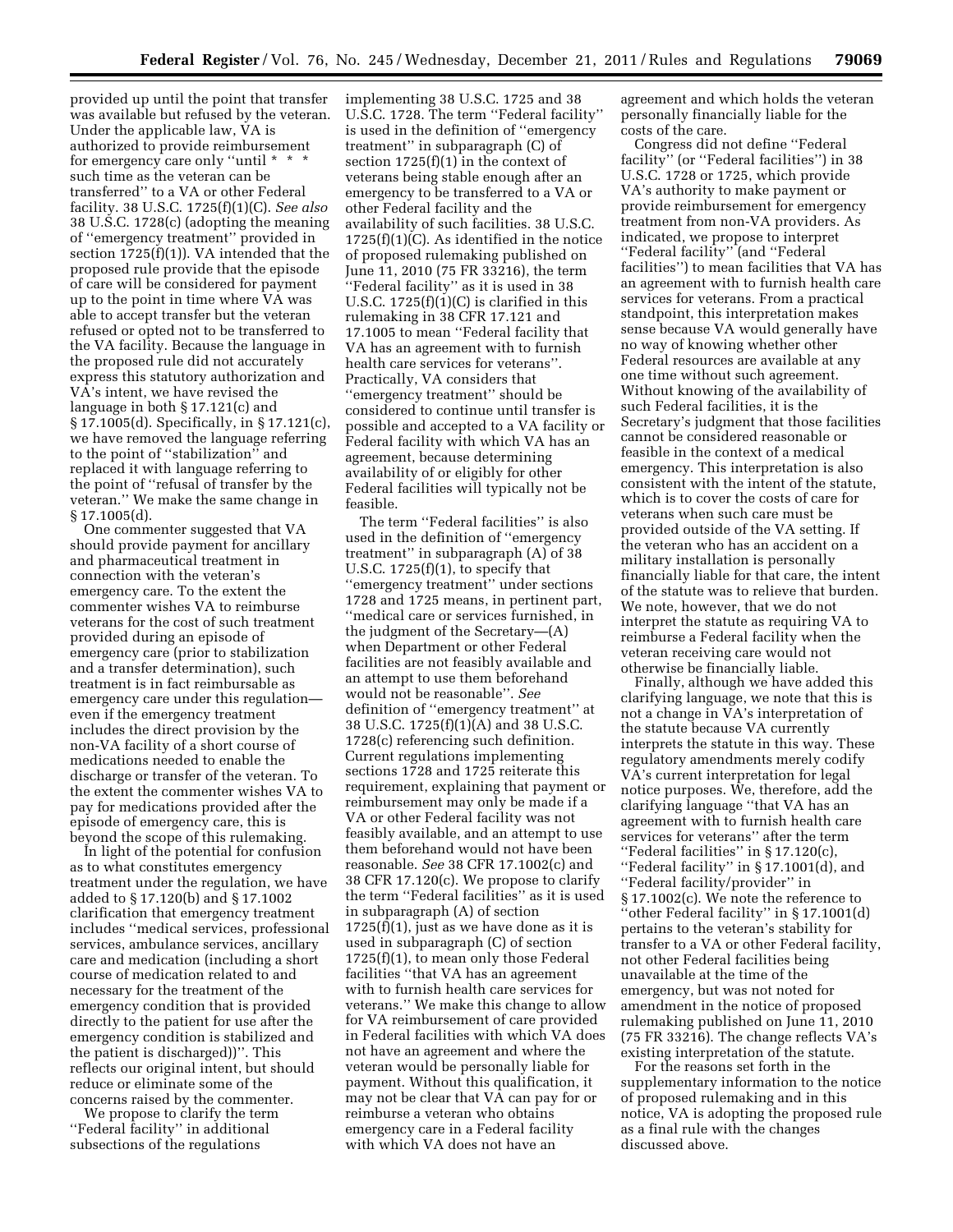### **Effect of Rulemaking**

The Code of Federal Regulations, as revised by this notice, represents the exclusive legal authority on this subject. No contrary rules or procedures are authorized. All VA guidance must be read to conform with this rulemaking if possible or, if not possible, such guidance is superseded by this rulemaking.

### **Unfunded Mandates**

The Unfunded Mandates Reform Act of 1995 requires, at 2 U.S.C. 1532, that agencies prepare an assessment of anticipated costs and benefits before issuing any rule that may result in an expenditure by State, local, and tribal governments, in the aggregate, or by the private sector, of \$100 million or more (adjusted annually for inflation) in any one year. This rule would have no such effect on State, local, and tribal governments, or on the private sector.

#### **Paperwork Reduction Act**

This action contains no provisions constituting a collection of information under the Paperwork Reduction Act (44 U.S.C. 3501 *et seq.*).

### **Executive Orders 12866 and 13563**

Executive Orders 12866 and 13563 direct agencies to assess all costs and benefits of available regulatory alternatives and, when regulation is necessary, to select regulatory approaches that maximize net benefits (including potential economic, environmental, public health and safety, and other advantages; distributive impacts; and equity). Executive Order 13563 (Improving Regulation and Regulatory Review) emphasizes the importance of quantifying both costs and benefits, reducing costs, harmonizing rules, and promoting flexibility. Executive Order 12866 (Regulatory Planning and Review) defines ''significant regulatory action,'' requiring review by the Office of Management and Budget (OMB) unless OMB waives such review, as any regulatory action that is likely to result in a rule that may: (1) Have an annual effect on the economy of \$100 million or more or adversely affect in a material way the economy, a sector of the economy, productivity, competition, jobs, the environment, public health or safety, or State, local or tribal governments or communities; (2) create a serious inconsistency or otherwise interfere with an action taken or planned by another agency; (3) materially alter the budgetary impact of entitlements, grants, user fees, or loan programs or the rights and obligations of recipients thereof; or (4) raise novel

legal or policy issues arising out of legal mandates, the President's priorities, or the principles set forth in the Executive Order.

The economic, interagency, budgetary, legal, and policy implications of this rule have been examined and it has been determined not to be a significant regulatory action under the Executive Order 12866.

#### **Regulatory Flexibility Act**

The Secretary hereby certifies that this rule would not have a significant economic impact on a substantial number of small entities as they are defined in the Regulatory Flexibility Act, 5 U.S.C. 601 *et seq.* This rule will not cause a significant economic impact on health care providers, suppliers, or entities since only a small portion of the business of such entities concerns VA beneficiaries. Therefore, pursuant to 5 U.S.C. 605(b), this amendment is exempt from the initial and final regulatory flexibility analysis requirements of sections 603 and 604.

### **Catalog of Federal Domestic Assistance Numbers**

The Catalog of Federal Domestic Assistance numbers and titles for the programs affected by this document are 64.009, Veterans Medical Care Benefits; 64.010, Veterans Nursing Home Care; and 64.011, Veterans Dental Care.

### **Signing Authority**

The Secretary of Veterans Affairs, or designee, approved this document and authorized the undersigned to sign and submit the document to the Office of the Federal Register for publication electronically as an official document of the Department of Veterans Affairs. John R. Gingrich, Chief of Staff, Department of Veterans Affairs, approved this document on November 14, 2011, for publication.

### **List of Subjects in 38 CFR Part 17**

Administrative practice and procedure, Alcohol abuse, Alcoholism, Claims, Day care, Dental health, Drug abuse, Foreign relations, Government contracts, Grant programs—health, Grant programs—Veterans, Health care, Health facilities, Health professions, Health records, Homeless, Medical and dental schools, Medical devices, Medical research, Mental health programs, Nursing homes, Philippines, Reporting and recordkeeping requirements, Scholarships and fellowships, Travel and transportation expenses, Veterans.

Dated: December 14, 2011.

#### **Robert C. McFetridge,**

*Director of Regulation Policy and Management, Office of the General Counsel, Department of Veterans Affairs.* 

For the reasons set forth in the preamble, 38 CFR part 17 is amended as follows:

### **PART 17—MEDICAL**

■ 1. The authority citation for part 17 continues to read as follows:

**Authority:** 38 U.S.C. 501, and as noted in specific sections.

- 2. Amend § 17.120 by:
- a. Revising the section heading.

■ b. In the introductory text, removing ''care'' and adding, in its place, ''emergency treatment'', removing ''medical services'' and adding, in its place, ''emergency treatment'', and removing ''may be paid'' and adding, in its place, ''will be paid''.

■ c. Revising paragraph (a) introductory text.

■ d. In paragraph (a)(3), removing ''United State'' and adding, in its place, ''United States'' and adding the word ''or'' at the end of paragraph (a)(3).

 $\blacksquare$  e. In paragraph (a)(4), removing

''§ 17.48(j); and'' and adding, in its place, "§ 17.47(i)(2);"

- f. Revising paragraph (b).
- g. Revising paragraph (c).

The revisions read as follows:

**§ 17.120 Payment or reimbursement for emergency treatment furnished by non-VA providers to certain veterans with serviceconnected disabilities.** 

\* \* \* \* \* (a) *For veterans with service connected disabilities.* Emergency treatment not previously authorized was rendered to a veteran in need of such emergency treatment:

\* \* \* \* \* (b) *In a medical emergency.*  Emergency treatment not previously authorized including medical services, professional services, ambulance services, ancillary care and medication (including a short course of medication related to and necessary for the treatment of the emergency condition that is provided directly to the patient for use after the emergency condition is stabilized and the patient is discharged) was rendered in a medical emergency of such nature that a prudent layperson would have reasonably expected that delay in seeking immediate medical attention would have been hazardous to life or health. This standard is met by an emergency medical condition manifesting itself by acute symptoms of sufficient severity (including severe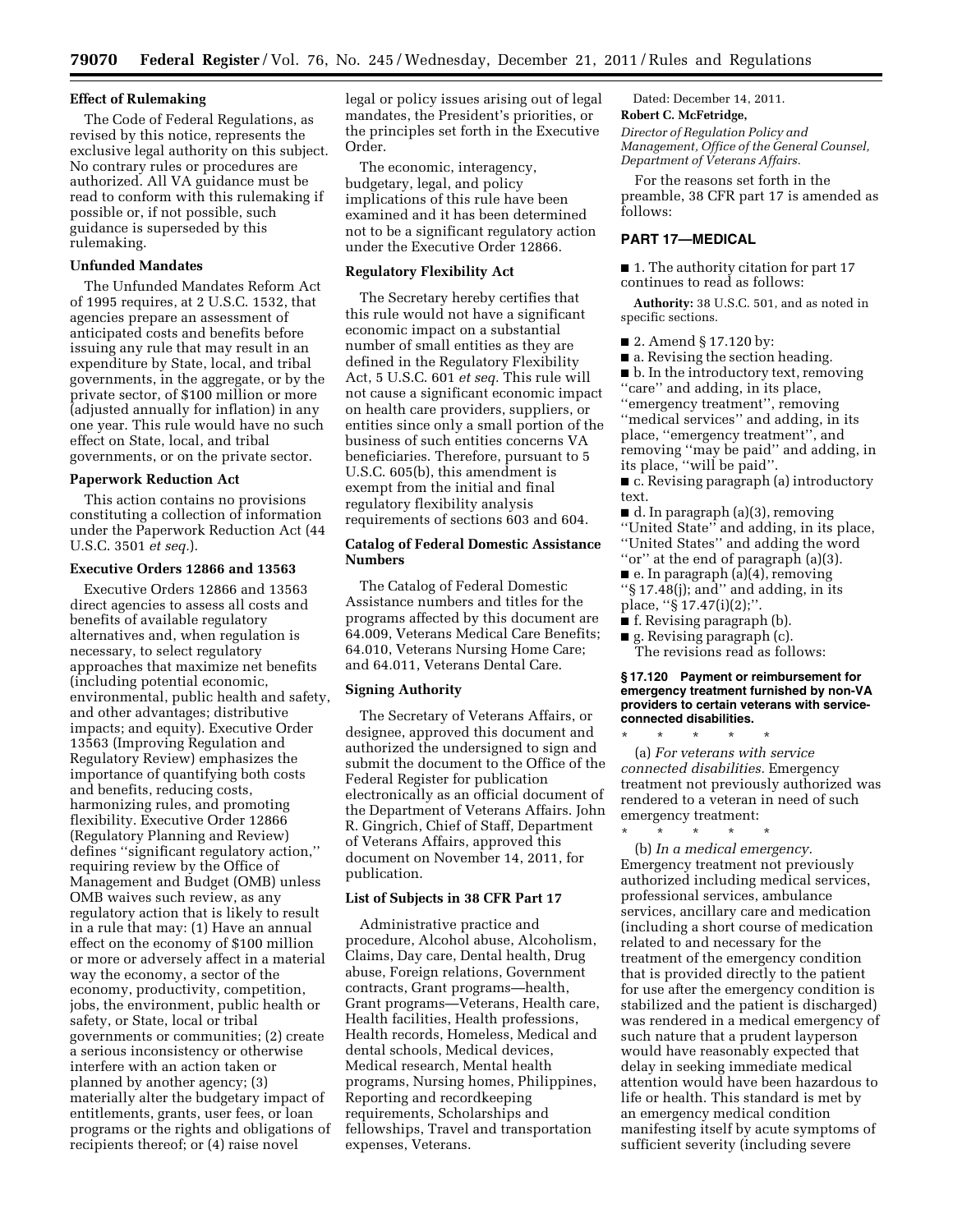pain) that a prudent layperson who possesses an average knowledge of health and medicine could reasonably expect the absence of immediate medical attention to result in placing the health of the individual in serious jeopardy, serious impairment to bodily functions, or serious dysfunction of any bodily organ or part. And,

(c) *When Federal facilities are unavailable.* VA or other Federal facilities that VA has an agreement with to furnish health care services for veterans were not feasibly available, and an attempt to use them beforehand or obtain prior VA authorization for the services required would not have been reasonable, sound, wise, or practicable, or treatment had been or would have been refused.

■ 3. Section 17.121 is revised to read as follows:

#### **§ 17.121 Limitations on payment or reimbursement of the costs of emergency treatment not previously authorized.**

(a) *Emergency Treatment.* Except as provided in paragraph (b) of this section, VA will not approve claims for payment or reimbursement of the costs of emergency treatment not previously authorized for any period beyond the date on which the medical emergency ended. For this purpose, VA considers that an emergency ends when the designated VA clinician at the VA facility has determined that, based on sound medical judgment, the veteran who received emergency treatment:

(1) Could have been transferred from the non-VA facility to a VA medical center (or other Federal facility that VA has an agreement with to furnish health care services for veterans) for continuation of treatment, or

(2) Could have reported to a VA medical center (or other Federal facility that VA has an agreement with to furnish health care services for veterans) for continuation of treatment.

(b) *Continued non-emergency treatment.* Claims for payment or reimbursement of the costs of emergency treatment not previously authorized may only be approved for continued, non-emergency treatment, if:

(1) The non-VA facility notified VA at the time the veteran could be safely transferred to a VA facility (or other Federal facility that VA has an agreement with to furnish health care services for veterans), and the transfer of the veteran was not accepted; and

(2) The non-VA facility made and documented reasonable attempts to request transfer of the veteran to a VA facility (or to another Federal facility that VA has an agreement with to

furnish health care services for veterans), which means the non-VA facility contacted either the VA Transfer Coordinator, Administrative Officer of the Day, or designated staff responsible for accepting transfer of patients, at a local VA (or other Federal facility) and documented such contact in the veteran's progress/physicians' notes, discharge summary, or other applicable medical record.

(c) *Refusal of transfer.* If a stabilized veteran who requires continued nonemergency treatment refuses to be transferred to an available VA facility (or other Federal facility that VA has an agreement with to furnish health care services for veterans), VA will make payment or reimbursement only for the expenses related to the initial evaluation and the emergency treatment furnished to the veteran up to the point of refusal of transfer by the veteran.

(Authority: 38 U.S.C. 1724, 1728, 7304)

■ 4. Revise paragraph (d) of § 17.1001 to read as follows:

#### **§ 17.1001 Definitions.**

\* \* \* \* \* (d) The term *stabilized* means that no material deterioration of the emergency medical condition is likely, within reasonable medical probability, to occur if the veteran is discharged or transferred to a VA or other Federal facility that VA has an agreement with to furnish health care services for veterans.

\* \* \* \* \*

- 5. Amend § 17.1002 by:
- a. Revising the introductory text.
- b. Revising paragraph (c).

■ c. Removing paragraph (d).

■ d. Redesignating paragraphs (e) through (i) as new paragraphs (d) through (h) respectively.

The revision reads as follows:

# **§ 17.1002 Substantive conditions for payment or reimbursement.**

Payment or reimbursement under 38 U.S.C. 1725 for emergency treatment (including medical services, professional services, ambulance services, ancillary care and medication (including a short course of medication related to and necessary for the treatment of the emergency condition that is provided directly to the patient for use after the emergency condition is stabilized and the patient is discharged)) will be made only if all of the following conditions are met:

\* \* \* \* \* (c) A VA or other Federal facility/ provider that VA has an agreement with to furnish health care services for veterans was not feasibly available and

an attempt to use them beforehand would not have been considered reasonable by a prudent layperson (as an example, these conditions would be met by evidence establishing that a veteran was brought to a hospital in an ambulance and the ambulance personnel determined the nearest available appropriate level of care was at a non-VA medical center);

\* \* \* \* \*

 $\blacksquare$  6. In § 17.1005, revise paragraph (b) and add paragraphs (c) and (d) as follows:

# **§ 17.1005 Payment limitations.**

\* \* \* \* \* (b) Except as provided in paragraph (c) of this section, VA will not approve claims for payment or reimbursement of the costs of emergency treatment not previously authorized for any period beyond the date on which the medical emergency ended. For this purpose, VA considers that an emergency ends when the designated VA clinician at the VA facility has determined that, based on sound medical judgment, a veteran who received emergency treatment:

(1) Could have been transferred from the non-VA facility to a VA medical center (or other Federal facility that VA has an agreement with to furnish health care services for veterans) for continuation of treatment, or

(2) Could have reported to a VA medical center (or other Federal facility that VA has an agreement with to furnish health care services for veterans) for continuation of treatment.

(c) Claims for payment or reimbursement of the costs of emergency treatment not previously authorized may be approved for continued, non-emergency treatment, only if:

(1) The non-VA facility notified VA at the time the veteran could be safely transferred to a VA facility (or other Federal facility that VA has an agreement with to furnish health care services for veterans) and the transfer of the veteran was not accepted, and

(2) The non-VA facility made and documented reasonable attempts to request transfer of the veteran to VA (or to another Federal facility that VA has an agreement with to furnish health care services for veterans), which means the non-VA facility contacted either the VA Transfer Coordinator, Administrative Officer of the Day, or designated staff responsible for accepting transfer of patients at a local VA (or other Federal facility) and documented such contact in the veteran's progress/physicians' notes, discharge summary, or other applicable medical record.